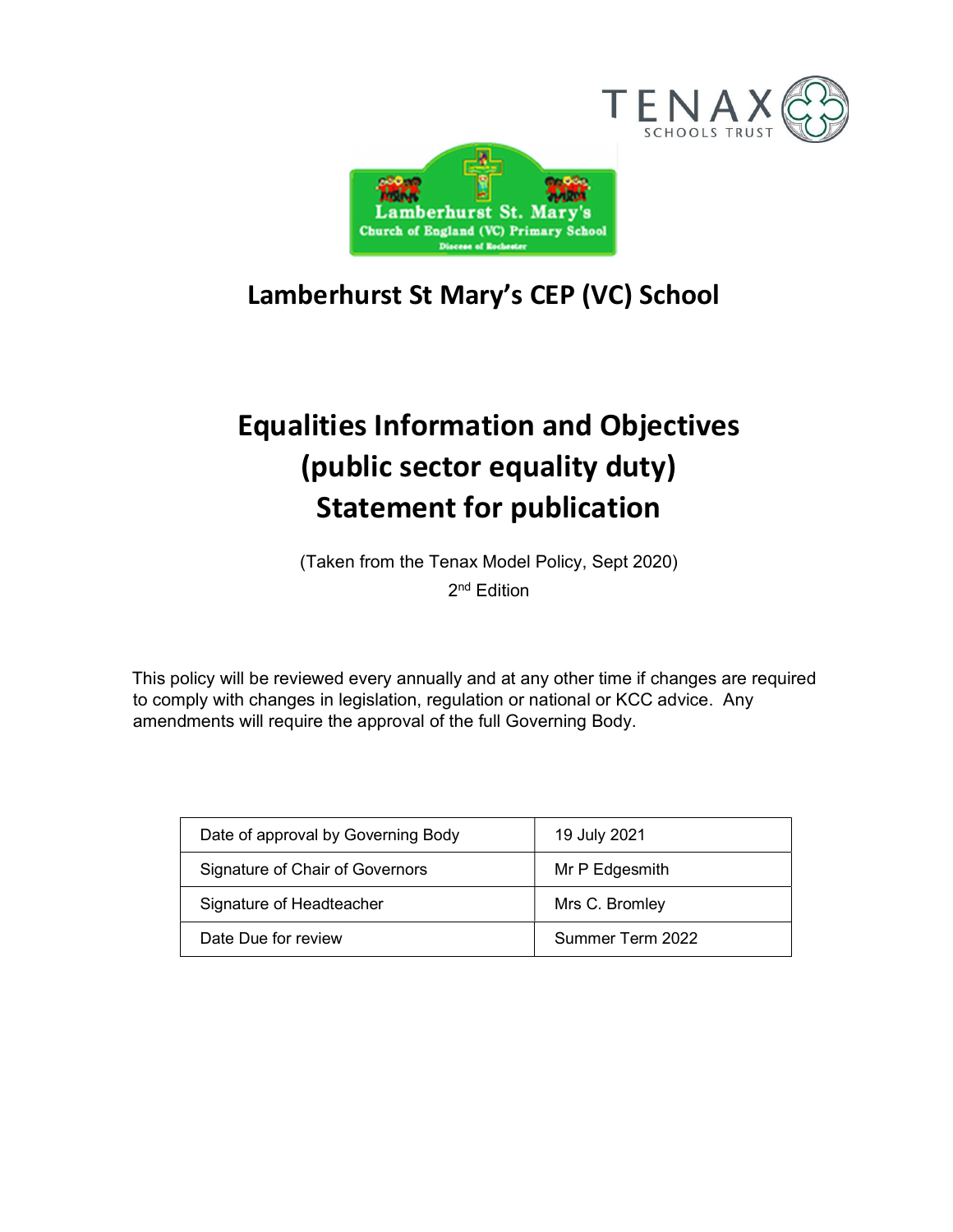As a public body, schools must comply with the public sector equality duty in the Equality Act 2010 and the Equality Act 2010 (Specific Duties) Regulations 2011.

Lamberhurst St Mary's School will publish:

- $\bullet$  details of how the school complies with the public sector equality duty updated annually
- school's equality objectives updated at least once every 4 years
- And details of:
	- eliminating discrimination
	- improving equality of opportunity for people with protected characteristics
	- consulting and involving those affected by inequality in the decisions the school takes to promote equality and eliminate discrimination (affected people could include parents, pupils, staff and members of the local community)

State-funded schools are required, in discharging their functions, to have due regard to the need to:

- eliminate discrimination, harassment, victimisation and any other conduct that is prohibited by or under the Act; and
- advance equality of opportunity and foster good relations between persons who share a relevant protected characteristic and persons who do not share it.

Relevant protected characteristics are age, disability, gender reassignment, marriage and civil partnership, pregnancy and maternity, race, religion or belief, sex and sexual orientation.

Whilst this does not mean that schools are required to teach about the Equality Act or the protected characteristics, many choose to do so in teaching their pupils about respect for difference.

# Lamberhurst St Mary's Equality Scheme

This document sets out how the school meets the Equality Duty as established in the 2010 Single Equality Act.

The scheme has been developed with the school's Christian values and principles as its basis. All employees are required to support the Christian ethos of the school in their professional life, in the tradition of the Church of England, and recruitment policies reflect that requirement as the law allows.

# Equalities Statement in the Context of the School's Christian Ethos and Foundation

The entitlement to develop, learn and work in an environment free from discrimination is implicit in our Christian ethos, the core of which is the ultimate worth and dignity of every human being before God. The promotion of an understanding of human diversity in the community as positive and to be celebrated is central to the school's mission. No member of the school community shall suffer unfair direct or indirect discrimination on the basis of age, disability, gender reassignment, marriage or civil partnership, pregnancy and maternity, race, religion or belief, sex and sexual orientation. Allegations of victimisation or harassment associated with discrimination shall be investigated and pursued in line with the school's grievance and discipline policies.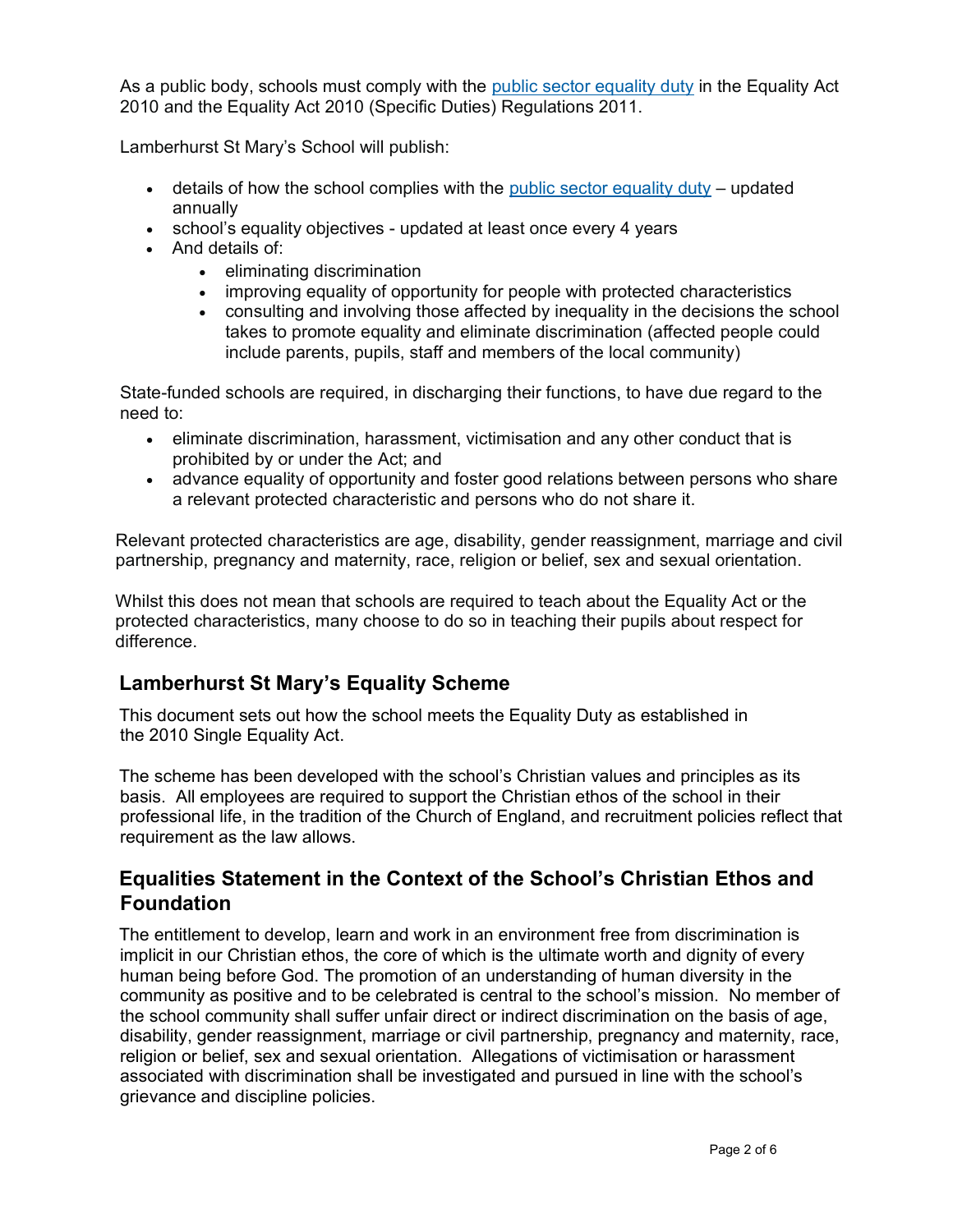We recognise that in some cases it may be necessary to put in place more favourable treatment for some individuals or groups in the interests of securing sustainable equality or access and opportunity.

The assurance of equality of opportunity and freedom from discrimination must permeate all aspects of school life, including in particular:

- Teaching, learning and assessment
- Behaviour and sanctions
- Student rewards
- Advice and guidance
- Personal development and pastoral care
- Extra-curricular opportunities and participation
- Admissions and attendance
- The curriculum and options
- Staff recruitment, promotion and professional development
- Partnerships with parents and communities

#### Aims

We are committed to:

- actively tackling discrimination and promoting equal opportunities and positive attitudes
- encouraging, supporting, and helping all students and staff to reach their potential
- working with parents and carers, and with the wider community, to tackle discrimination, and to follow and promote good practice
- making sure the equality scheme is implemented and monitoring its effectiveness in promoting race, gender and disability equality.

### Responsibilities

#### A. The Governing Body

The Governing Body is responsible for:

- making sure the school complies with all equalities legislation
- making sure that the fundamental Christian belief in the value of each person regardless of background or circumstances permeates the school's ethos
- making sure the equality scheme is implemented and reviewed
- preparing and publishing the school's equality objectives

It will achieve these broad aims by:

- Promoting equality as an explicit aim in school policies, and ensuring it underpins all aspects of its work
- Ensuring policies reflect belief in diversity that embraces individuals and promotes community spirit
- Ensuring that the equality scheme is developed through consultation with the wider community
- Ensuring no pupils will be discriminated against in the provision of services offered to pupils that relate to education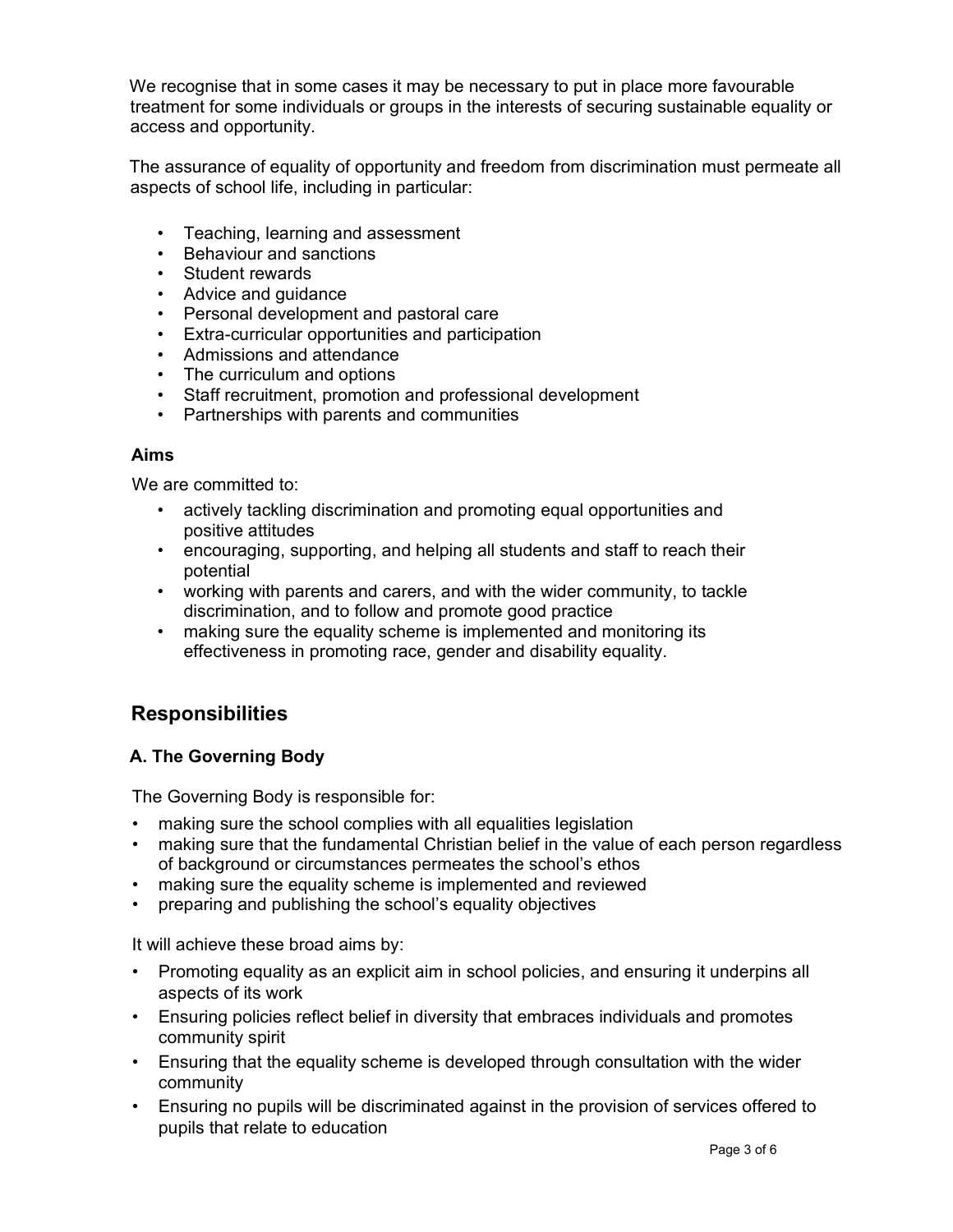- Ensuring that all recruitment, employment, promotion and staff development policy and practice reflect the ethos and requirements of equalities legislation
- Incorporating equality targets into the School Improvement Plan to ensure all individuals and groups, regardless of race, gender, disability or other factors achieve their potential and make good progress.

#### B. Headteacher and Senior Leadership Team

The Headteacher and Senior Leadership team is responsible for

- making sure the equality scheme and equality compliance statement is published and that the staff, students, and their parents and carers and wider community know about it
- ensuring that employment practices, promotions and staff development are fair and actively non-discriminatory
- making sure the school equality objectives are delivered and reviewed, and details about the scheme and how it is working are reported on to governors, providing training for them on the scheme if necessary
- making sure all staff know their responsibilities and receive training and support in carrying these out
- taking appropriate action in cases of harassment or discrimination on the grounds of a protected characteristic

#### C. All staff

All staff are responsible for

- dealing with racist, sexist or disability harassment incidents, and being able to recognise and tackle racial, gender or disability bias and stereotyping
- promoting equal opportunities, positive attitudes, and avoiding discrimination against anyone on the grounds of age, disability, gender reassignment, marriage or civil partnership, pregnancy or maternity, race, religion or belief, sex and sexual orientation.
- keeping up to date with the law on discrimination, and taking up training and learning opportunities
- being aware of the importance of equality and fairness as a staff body, and drawing attention to any areas or events which may cause concern

#### E. Visitors and contractors

Visitors and contractors are responsible for knowing, and following, the single Equality Duty.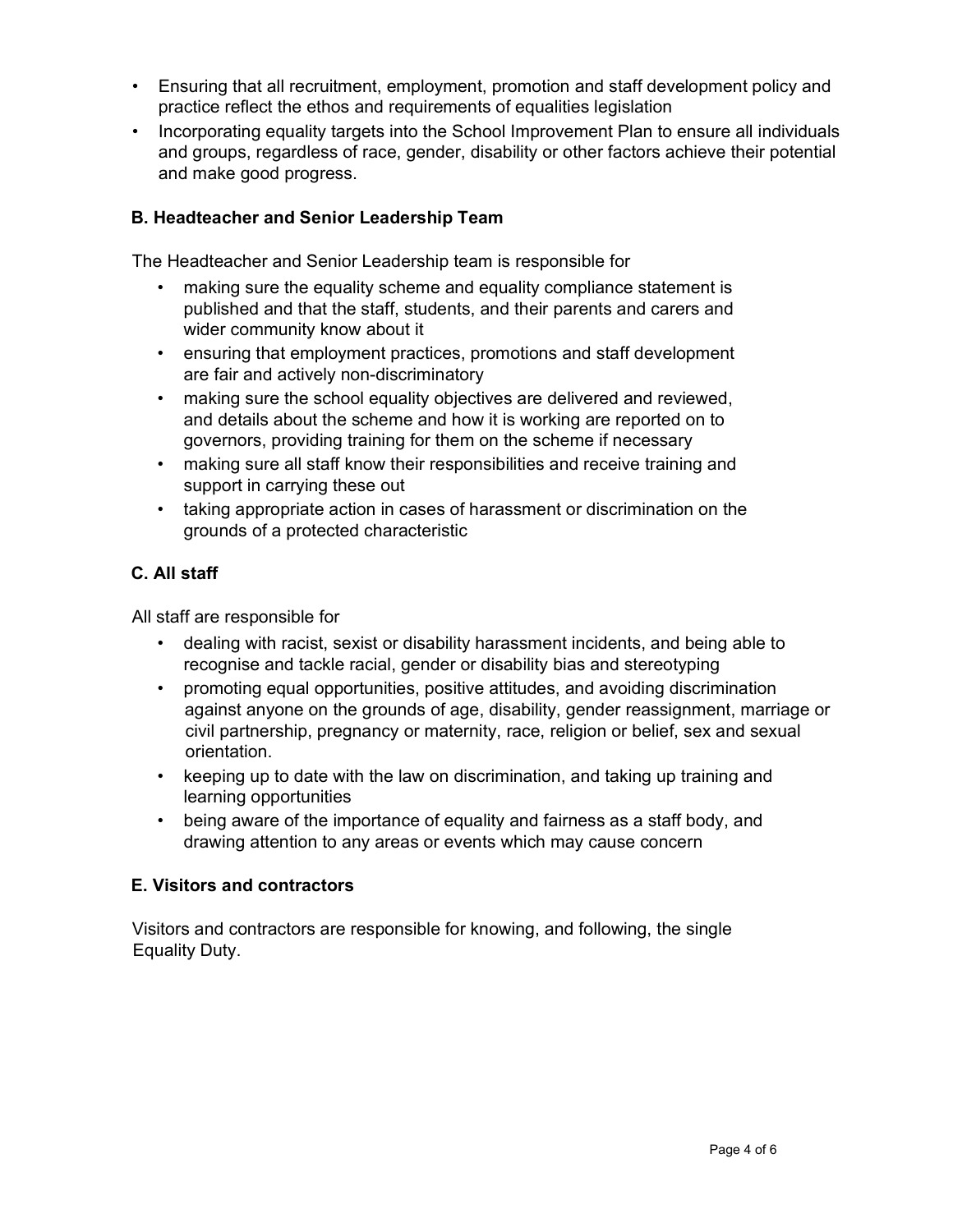# Implementation

All of the school's policies and procedures should reflect the principles outlined in this single equality scheme.

We will operate the scheme in respect of all staff appointments and promotions and will monitor gender and ethnicity balance. Subject teaching and pastoral programmes of study should take into account the objectives and guidelines within this scheme. Information will be collected about pupils' performance and progress in all areas of activity, including racial groupings, to analyse trends that could have an adverse impact on students' attainment. All contraventions of this scheme will be treated as disciplinary matters.

# Putting the Equalities Scheme into Practice

This scheme will be published as part of the school's policy documentation, and will be made available to any staff, students, parents or others who request it. Any breaches of this scheme will be treated with gravity and dealt with via normal disciplinary procedures.

The school accessibility plan is in place and regularly updated to ensure that progress is being made towards making opportunities increasingly available to students with physical, emotional or cognitive disabilities.

# Evaluation

The Headteacher will be required to draw up equality objectives every four years and annually publish information demonstrating how they are meeting the aims of the general public sector equality duty.

Effectiveness of the scheme will be reviewed by the governing body, including a review of progress against equality objectives, and its impact upon the raising of all pupils' levels of attainment.

The revision of the scheme will be ongoing, ensuring the involvement and commitment of the whole school community. The statement will be reviewed annually.